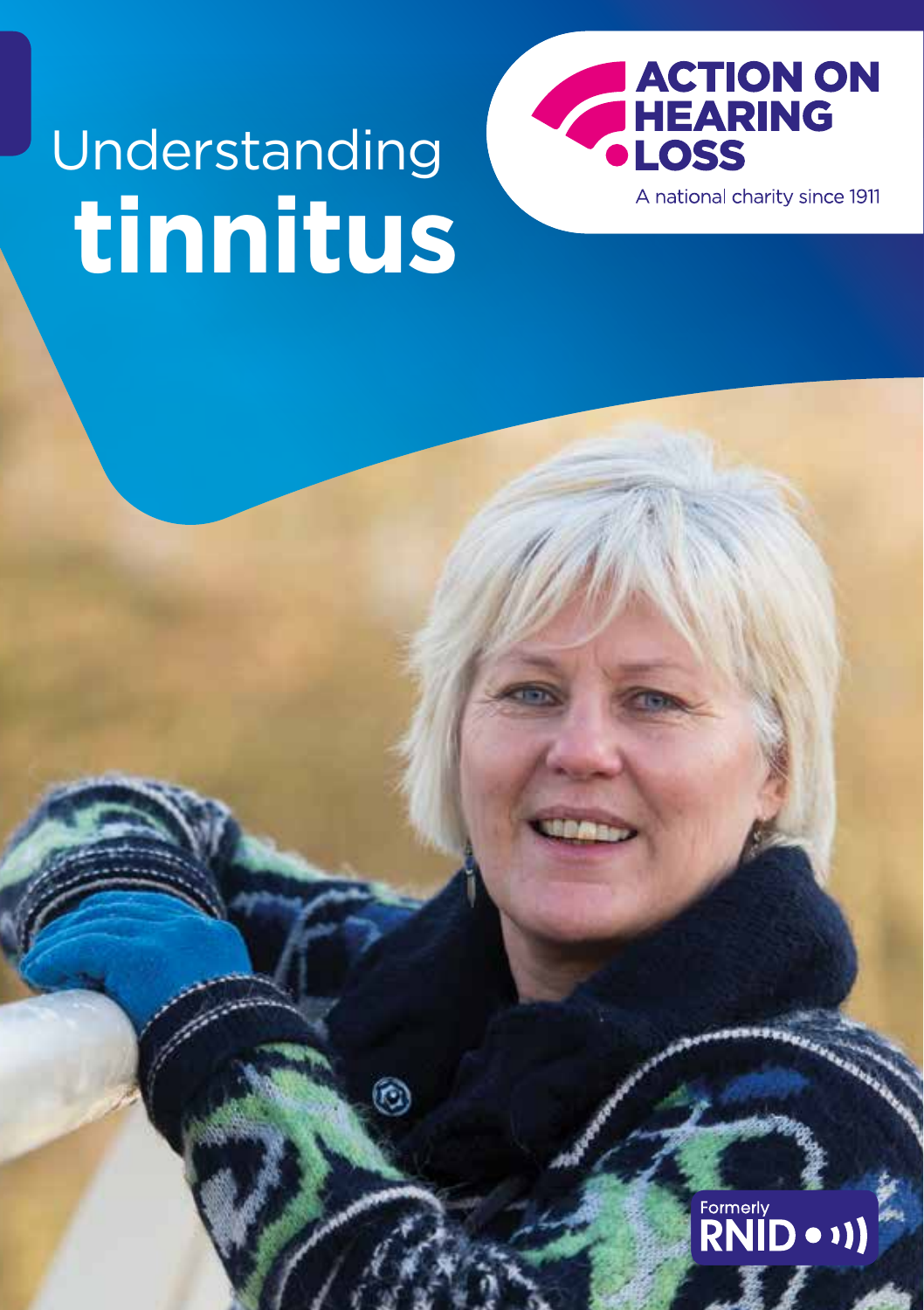

"After a busy, stressful month at work seven years ago, I developed loud ringing in my ears. I was terrified, but my GP reassured me and referred me to audiology; I was diagnosed with tinnitus and mild hearing loss.

I manage my tinnitus by listening to distracting noises, controlling my anxiety, exercising regularly – and getting enough sleep! My GP referred me for cognitive behavioural therapy (CBT), which was tremendous – it taught me new ways to control my anxiety.

I enjoy watching noisy, action-based films to take my mind off my tinnitus, and when I'm in the garden I put on the pond waterfall. I'm utterly addicted to audio books – I fall asleep listening to them and they give me enormous relief. Everyone's different, but there will be a management strategy that works for you."

Bev Frowen, Rhonnda Cynon Taf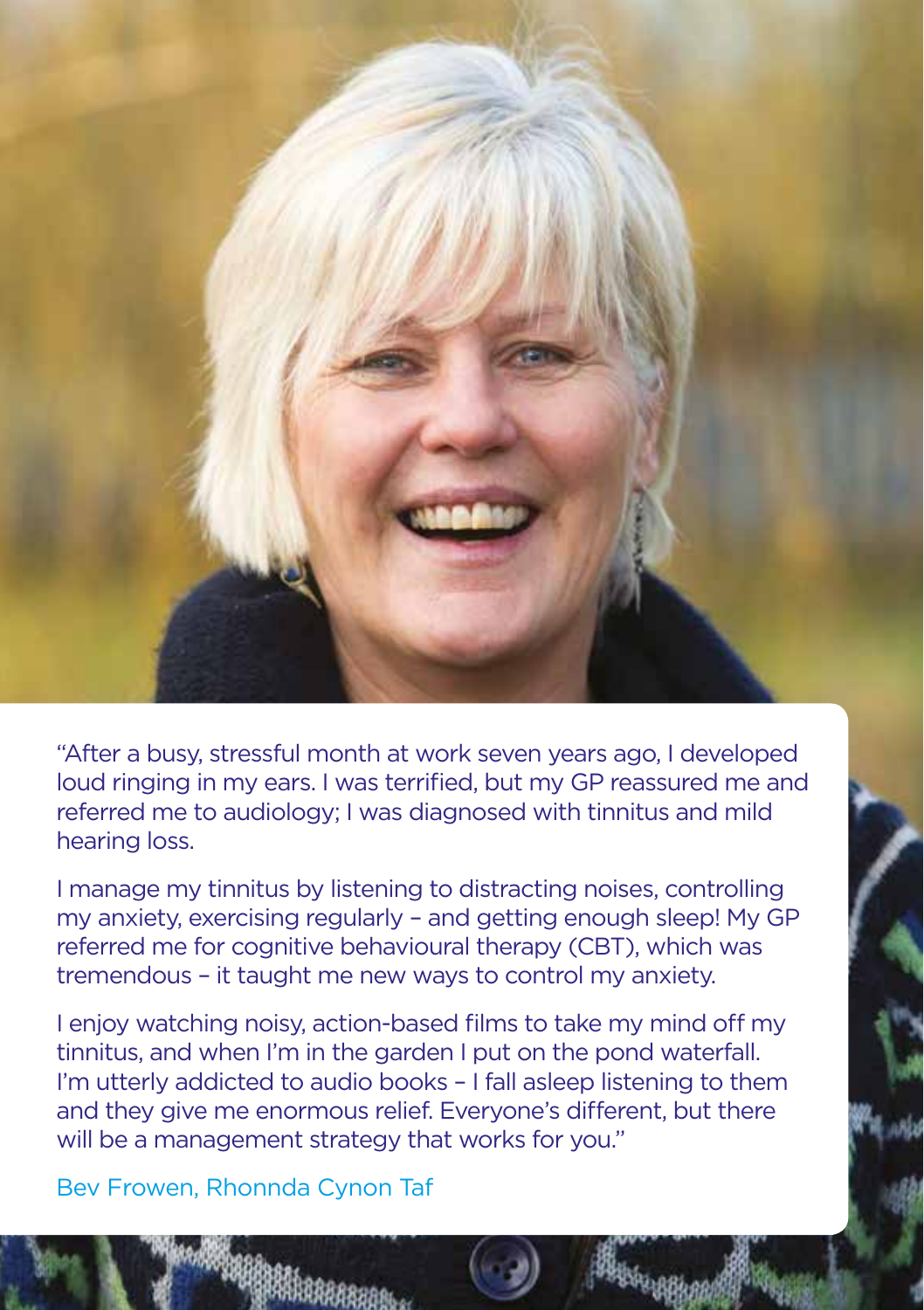You'll find this leaflet helpful if you want to know more about tinnitus. We explain what tinnitus is, what causes it, what you can do to help yourself manage it, and what help is available from healthcare professionals.

#### **Contents**

| $\bullet$ |                                                            |  |
|-----------|------------------------------------------------------------|--|
| $\bullet$ |                                                            |  |
| $\bullet$ |                                                            |  |
| $\bullet$ |                                                            |  |
| $\bullet$ | What's the link between stress and tinnitus?  8            |  |
| $\bullet$ |                                                            |  |
| $\bullet$ |                                                            |  |
| $\bullet$ |                                                            |  |
| $\bullet$ |                                                            |  |
| $\bullet$ |                                                            |  |
| $\bullet$ | What tinnitus research does Action on Hearing Loss fund?16 |  |
|           |                                                            |  |

#### Please let our Information Line know if you'd like this leaflet in large print, braille or audio [\(see page 18](#page-17-0) for contact details).

#### **Medical disclaimer**

The information in this leaflet is not medical advice and, by providing it, neither Action on Hearing Loss nor our tinnitus and medical advisers undertake any responsibility for your medical care, or accept you as a patient. Before acting on any of the information contained in this leaflet, or deciding on a course of treatment, you should discuss the matter with your GP (family doctor) or other medical professional who is treating you.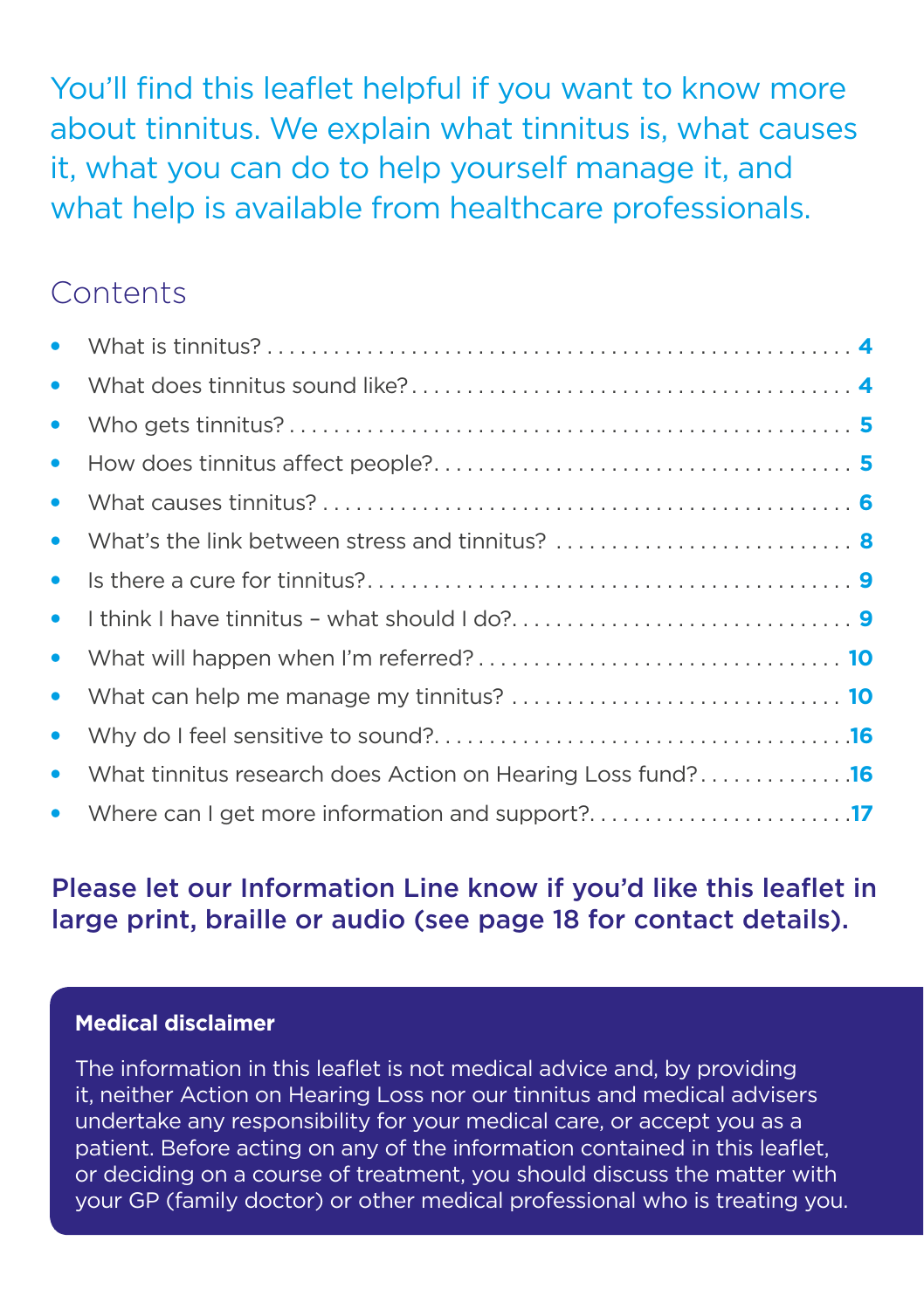### <span id="page-3-0"></span>What is tinnitus?

Tinnitus is a common medical symptom. It's the experience of hearing sound in your ears or head when there's nothing outside your body that's making that sound. It can be temporary or permanent.

### What does tinnitus sound like?

People experience tinnitus in different ways. Most people describe it as 'ringing in the ears', but some people hear other sounds, including:

- hissing
- sizzling
- buzzing.

There may be a single sound or two or more, and the sound may be low, medium or high-pitched. It may be there all the time, or come and go.

For a small number of people, tinnitus is a rhythmical noise that may beat in time with the heart. This is called 'pulsatile tinnitus'.

Occasionally, tinnitus can sound like fragments of tunes or songs. This is known as 'musical hallucinations'.



To find out more about these rare forms of tinnitus, see our factsheets *Pulsatile tinnitus* and *Musical hallucinations.*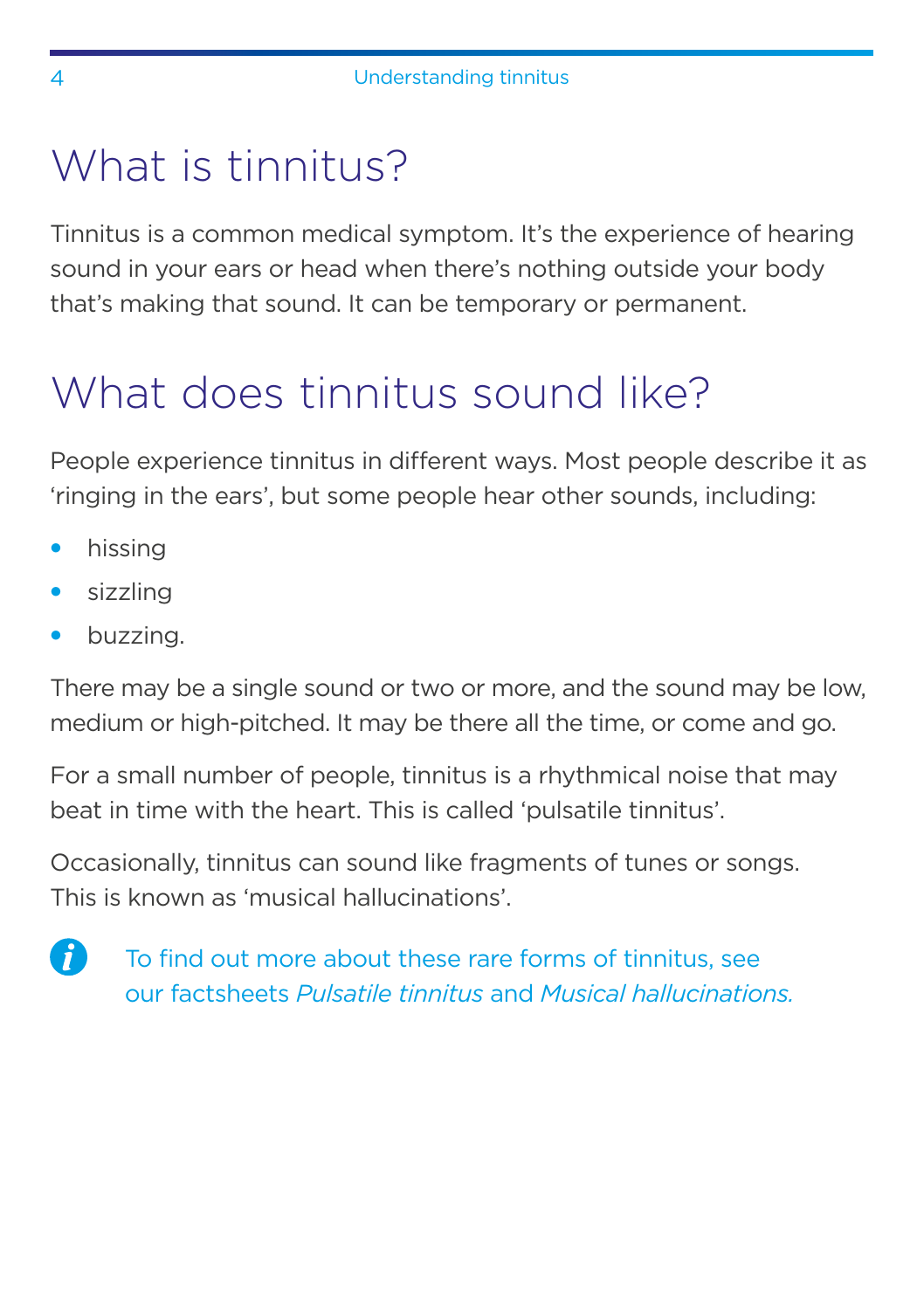### <span id="page-4-0"></span>Who gets tinnitus?

Around 1 in 10 adults in the UK have tinnitus. Many people get tinnitus for a short time – for example, after being exposed to loud music, or when they have congestion because of a cold. But for some people, it doesn't go away.

People of all ages get tinnitus, even children. But it's more common in older adults.

### How does tinnitus affect people?

Tinnitus affects people in different ways. Most people who have tinnitus aren't troubled by it or may find it only mildly annoying. But some people find that tinnitus has a serious impact on their quality of life, causing:

- distress
- sleep difficulties
- negative effects on hearing
- general anxiety.

How loud tinnitus is, or what it sounds like, doesn't seem to make a difference to whether it troubles people or not.

The good news is that most people find that their tinnitus slowly gets better over time. This is because the brain gradually learns to 'filter out' tinnitus and not pay attention to it. The process is called 'habituation' – it's the main goal of tinnitus therapies (see 'What can help me manage my tinnitus?', [page 10](#page-9-0)).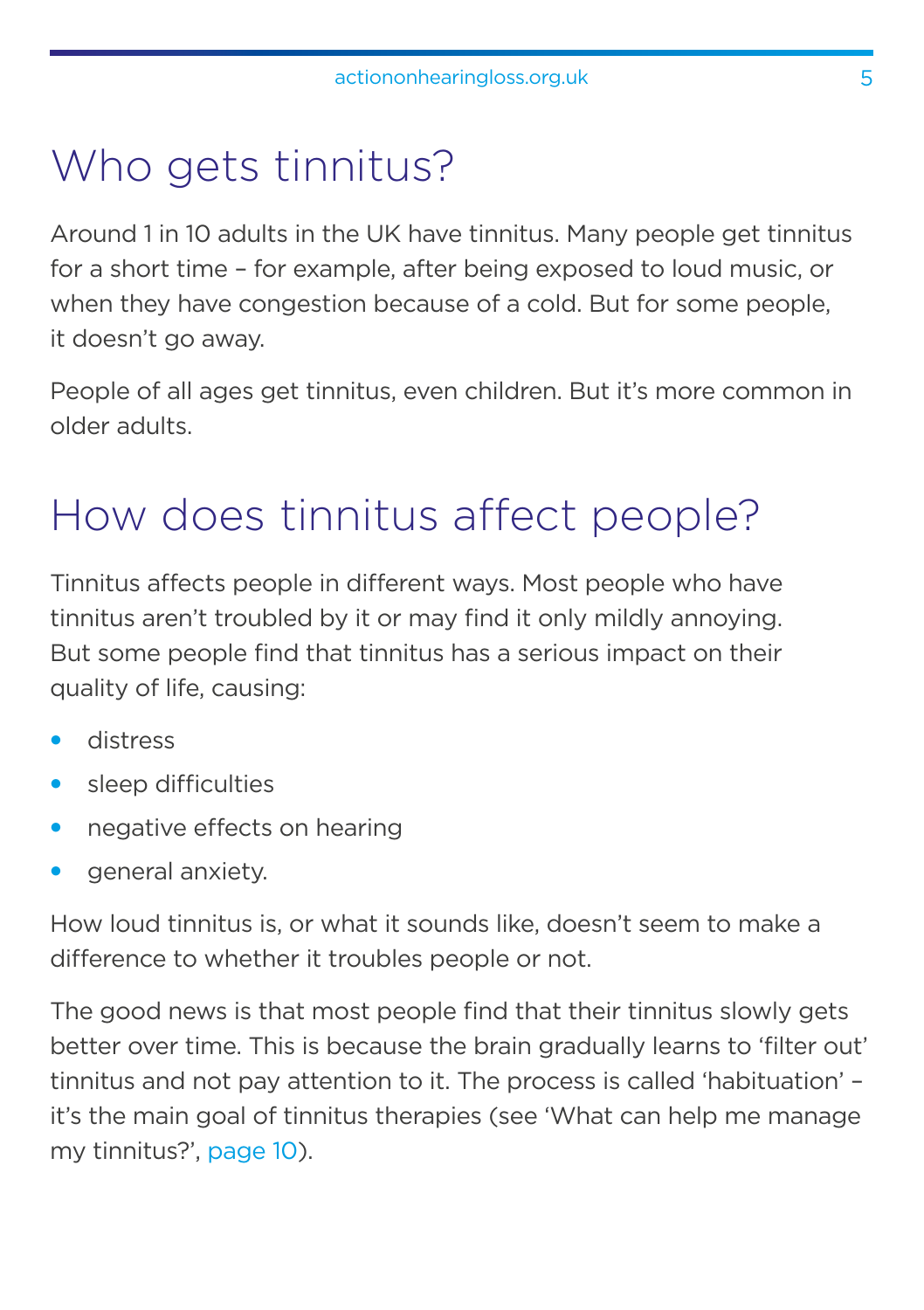### <span id="page-5-0"></span>What causes tinnitus?

Most cases of tinnitus are linked to hearing loss caused by damage to the inner ear, such as through normal ageing or exposure to loud noise. This type of hearing loss is called **sensorineural**.

Less commonly, tinnitus is linked to hearing loss caused by a blockage or ear condition that affects the outer or middle ear and stops sound waves from passing into the inner ear. This type of hearing loss is called **conductive**.

Ear-related conditions that can be associated with tinnitus include:

- a build-up of ear wax
- a perforated (torn) eardrum
- ear infections such as glue ear
- otosclerosis
- Ménière's disease
- neurological disorders including acoustic neuroma, which is a non-cancerous growth that affects the hearing nerve.

Sometimes, but uncommonly, tinnitus can be linked to other medical conditions:

- head or neck injuries
- cardiovascular disorders, especially high blood pressure
- metabolic disorders including hypothyroidism and diabetes
- certain medications, called ototoxic drugs, that are used to treat serious illnesses such as cancer.

For some people, tinnitus doesn't appear to be linked to any particular cause.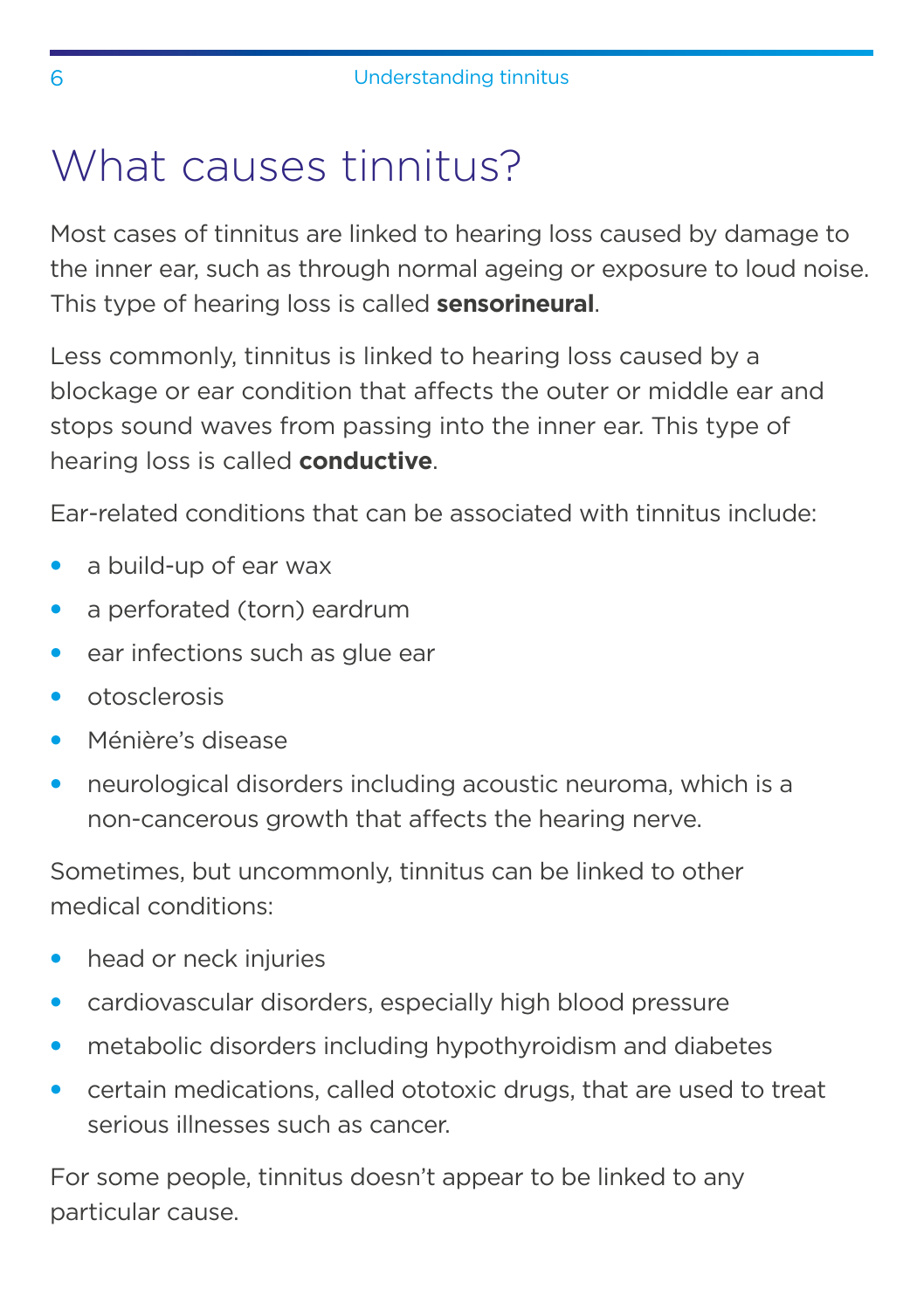#### What's the link between tinnitus and hearing loss?

Two-thirds of people with tinnitus have hearing loss, and so in many cases that might be what is causing tinnitus.

When we hear, sound waves travel through the ear into the cochlea, our hearing organ in the inner ear. The cochlea is lined with thousands of tiny sound-sensing cells called hair cells. These hair cells change the sound waves into electrical signals. The hearing nerve then sends these electrical signals to the hearing part of the brain, which analyses them and recognises them as sound.

When part of the ear or hearing nerve becomes damaged or doesn't work properly, this reduces the number of electrical signals usually sent to the brain.

Research has shown that the hearing part of the brain then 'fills in the gaps' of the sounds that are expected to come from the ear. This is one major cause of tinnitus.

What's more, if you have hearing loss, you may be more aware of tinnitus. This is because you won't hear as many environmental sounds that could otherwise help to mask it. In this case, using hearing aids or, in more severe cases, cochlear implants, may help with both hearing loss and tinnitus.

But this is not the whole story, because a third of people with tinnitus have normal hearing, and many people with hearing loss don't have tinnitus.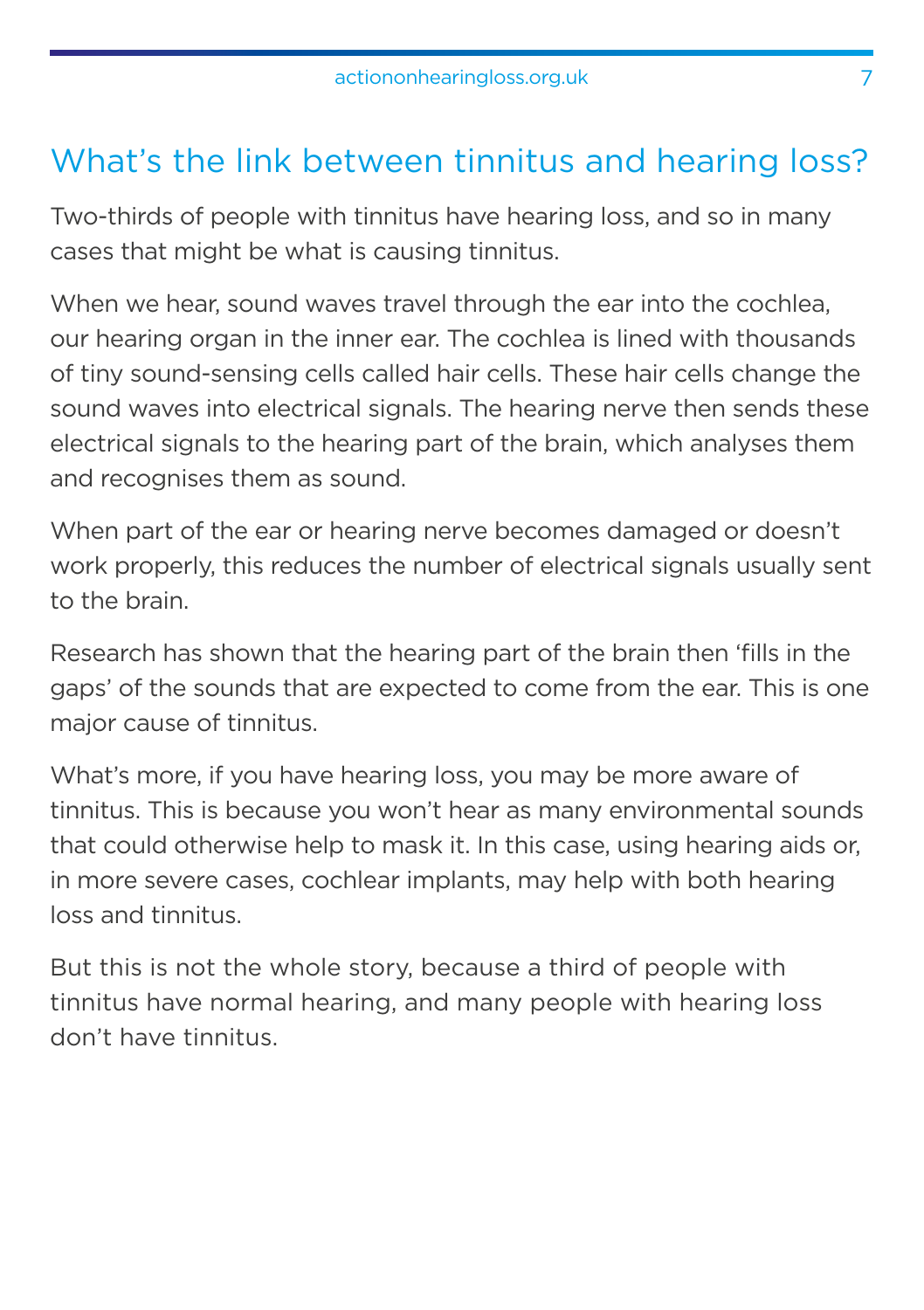### <span id="page-7-0"></span>What's the link between stress and tinnitus?

There's a known link between stress and tinnitus. Any source of stress can be a trigger for tinnitus, or make it worse. And some people, though not all, find that tinnitus makes them feel stressed and anxious. These feelings aren't always caused by tinnitus, but they can be made worse by it.

So a vicious circle develops: stress makes tinnitus worse, which leads to greater stress and anxiety. There are tinnitus therapies specifically designed to help break this cycle.

A See our factsheet *Stress and tinnitus.*

#### **Reduce your risk**

If you've had tinnitus or dulled hearing for a day or so after you've been exposed to loud noise – for example, at a club or concert – it's a sign that you've experienced some temporary damage to your hearing.

If you continue to expose your ears to such high noise levels, you risk permanent tinnitus and hearing loss. Protect your ears by wearing noise-reducing earplugs at a gig or in a club – and by limiting the volume on your personal music player.

Find out more at **[actiononhearingloss.org.uk/loudmusic](http://actiononhearingloss.org.uk/loudmusic)**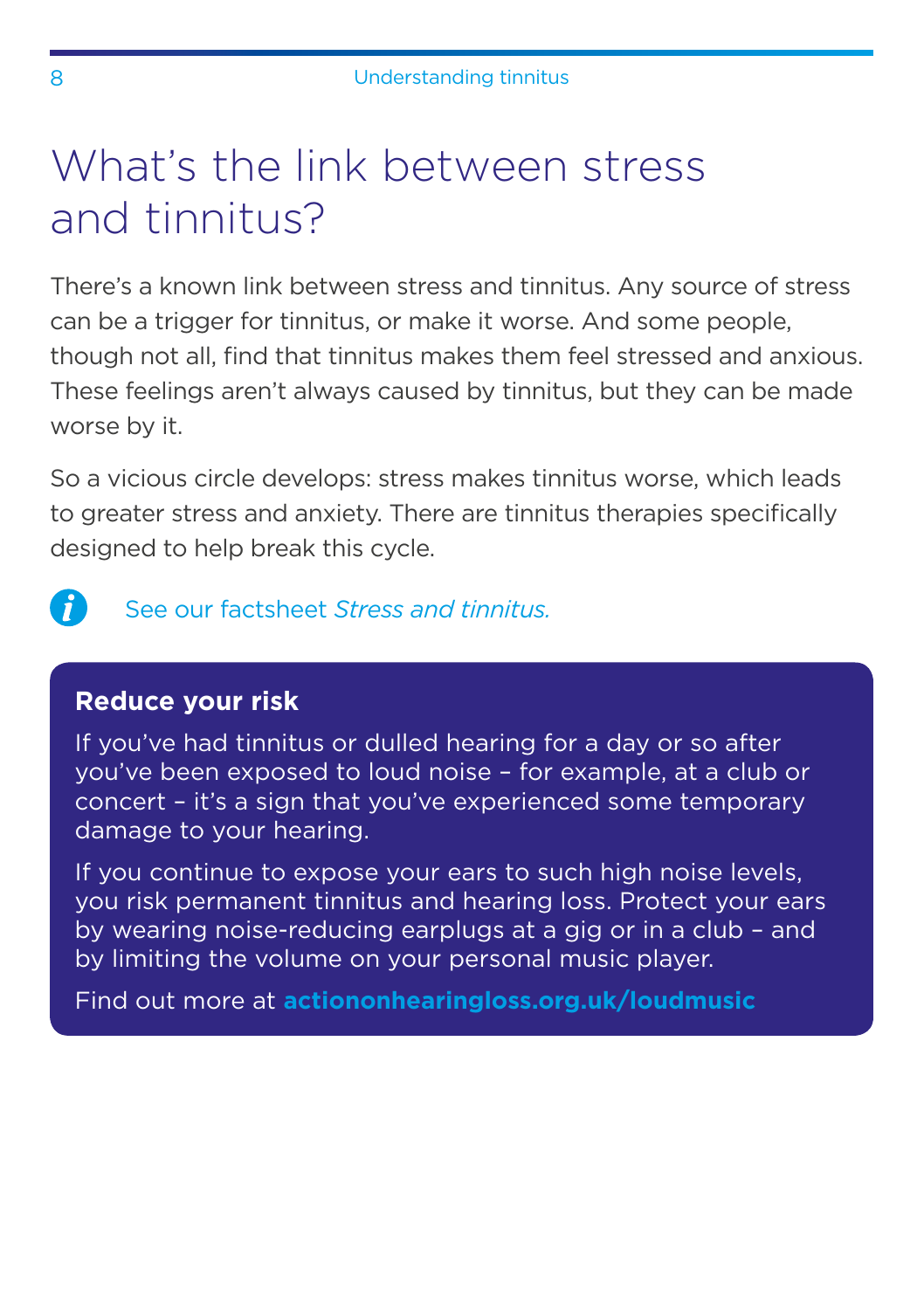### <span id="page-8-0"></span>Is there a cure for tinnitus?

As yet, tinnitus can't be cured, but we're funding research to change this [\(see page 16](#page-15-0)). Of course, if there's an underlying cause of tinnitus that can be easily treated, such as an ear-wax blockage or an ear infection, treating this may get rid of the tinnitus. Otherwise, there are different therapies and self-help techniques that have been proven to help reduce the impact of tinnitus, so that you are not overly aware of it and it doesn't interfere with your daily life [\(see page 10\)](#page-9-0).

### I think I have tinnitus – what should I do?

The first step is to see your GP. They should ask you to describe what you hear and how often you hear it. They'll also ask you how tinnitus affects you, if you have any other symptoms – such as hearing loss – and if you're taking any medication.

It might be that your tinnitus is caused by a problem that your GP can easily treat, such as an ear infection. If this isn't the case, your GP should refer you to the audiology department (which specialises in hearing and balance problems) or the ear, nose and throat (ENT) department of your local hospital for further tests.

If you find it hard to get a referral to audiology or ENT, tell your GP how your tinnitus is affecting you. Is it making you feel stressed or giving you sleep problems? Are you finding it difficult to cope? If you still can't get a referral, try seeing a different GP. You have the right to a second opinion.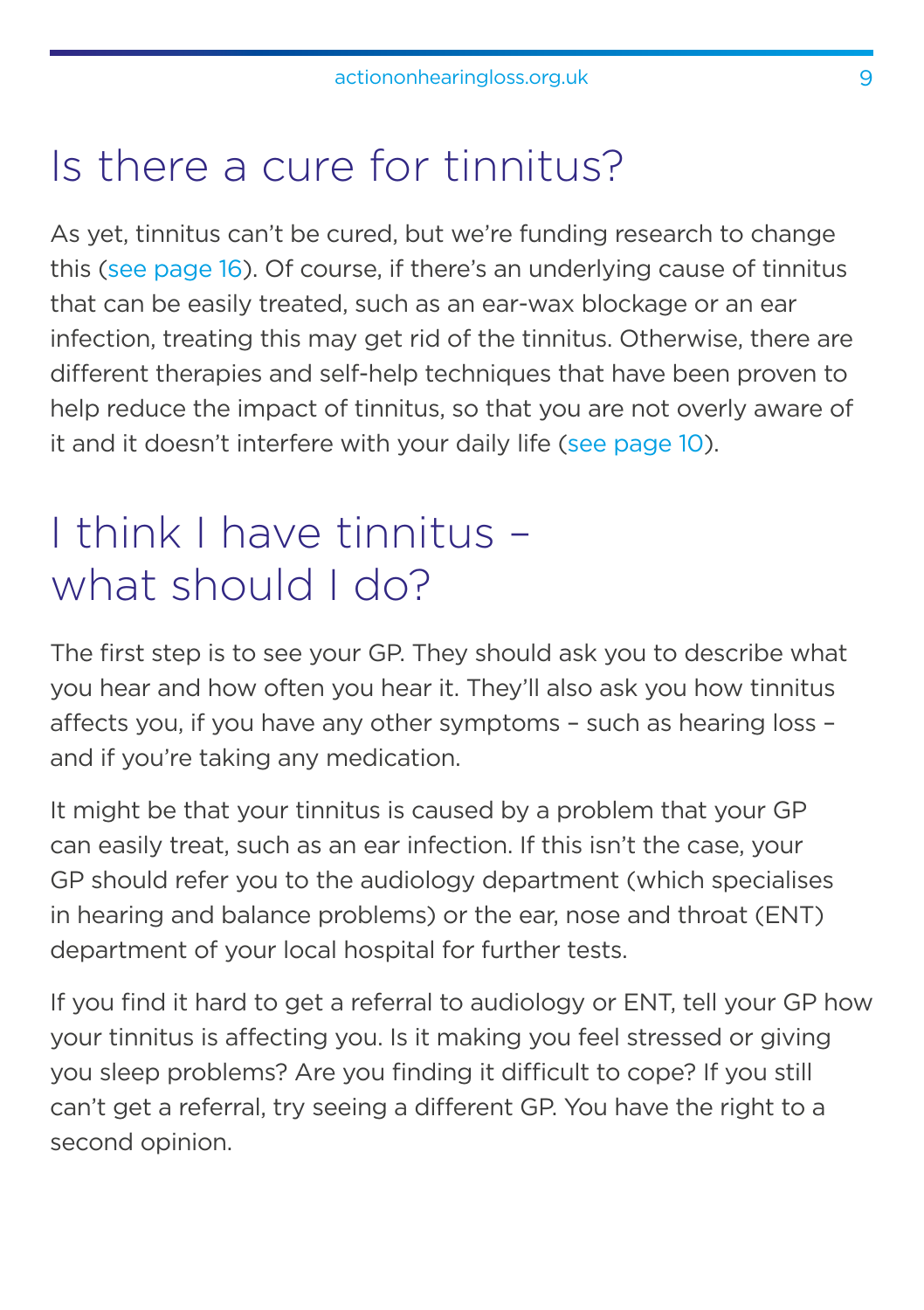### <span id="page-9-0"></span>What will happen when I'm referred?

You'll be seen by either an audiologist or an ENT doctor. They will give your ears a thorough check-up and assess your hearing.

If your tinnitus is troubling you, you may then be referred to a specialist tinnitus centre for information and talking-style therapies to help you manage your tinnitus. However, not every hospital, or even every area, has a tinnitus specialist with skills in talking-style therapy. If you can't get a referral, you may be able to access tinnitus support from your audiology department instead.

## What can help me manage my tinnitus?

The clinician will explain to you what tinnitus is, how it can be caused and what might help. This can help to relieve any concerns or worries you might have. There's a range of therapies available to help you manage your tinnitus and reduce the impact that it has on your life. Some therapies also aim to reduce the stress that can be associated with tinnitus.

What's recommended for you will depend on the nature of your tinnitus, how it affects you and whether you have any other hearing problems.

Your audiologist or tinnitus specialist may recommend one or more of the following options, which we explain on the following pages:

- self-help techniques
- sound therapy, including sound generators and hearing aids
- relaxation exercises
- talking therapies
- mindfulness.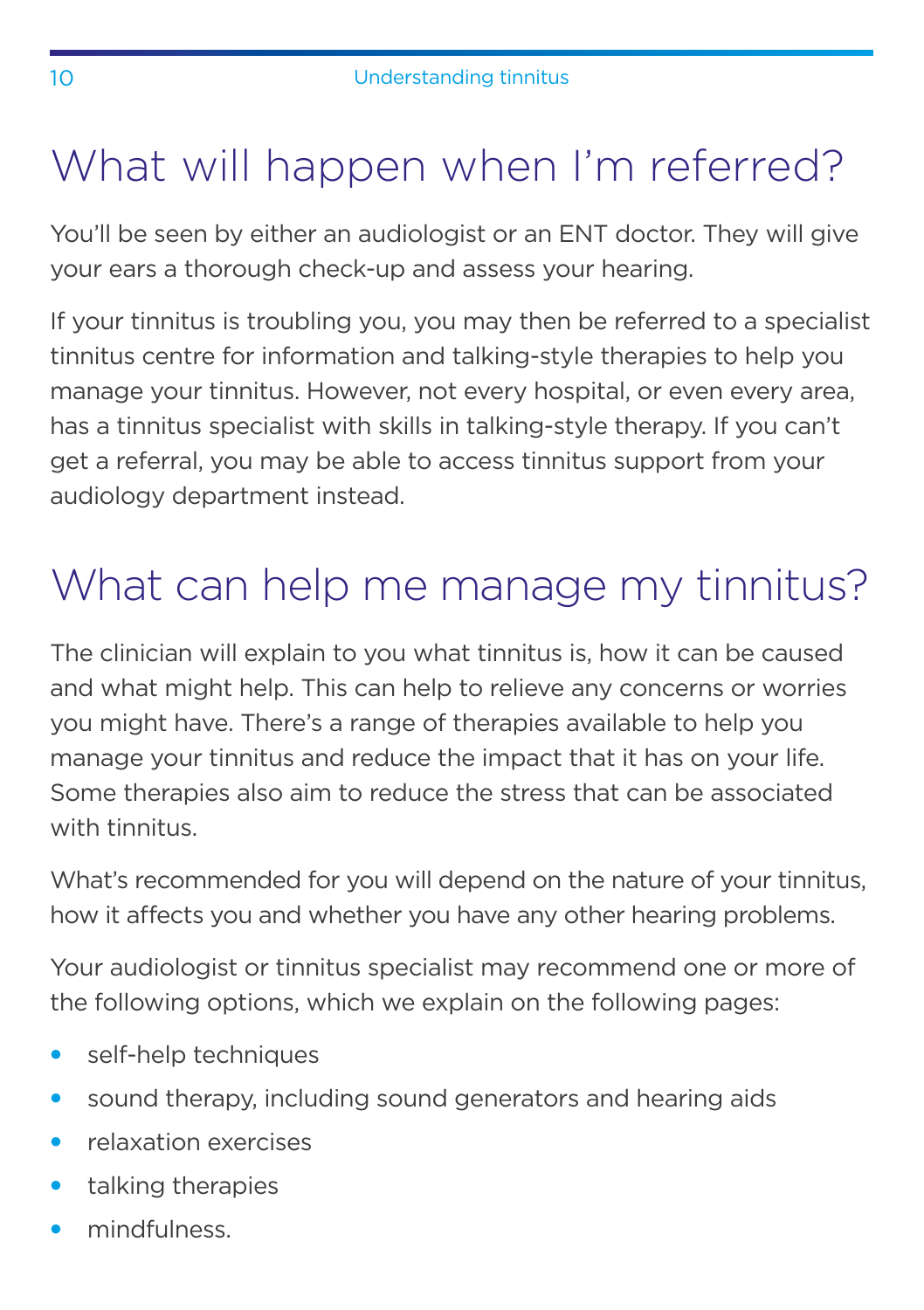#### Self-help techniques

There are many simple things that can help you to manage tinnitus. Your audiologist or tinnitus specialist may support you with one or more of these things, but you can also try them without professional support:

- **Learn more about tinnitus** understanding what tinnitus is, what causes it, how common it is and how you can manage it can be reassuring. For more information about tinnitus, visit **[actiononhearingloss.org.uk/tinnitus](http://actiononhearingloss.org.uk/tinnitus)**
- **Learn to relax** stress can sometimes worsen tinnitus, so knowing how to reduce your stress levels can help you to manage tinnitus [\(see page 14](#page-13-0) for information on relaxation exercises).
- **Use calming music and sounds** to help take your mind off tinnitus.
- **Chat to others with tinnitus** sharing experiences and tips with others who have tinnitus can be really useful. Try our online Tinnitus forum at **[community.actiononhearingloss.org.uk](http://community.actiononhearingloss.org.uk)** or contact our Tinnitus Helpline [\(see back page](#page-19-0)) to find out where your nearest tinnitus support group is.
- **Let your family and friends know how tinnitus affects you, so they** better understand and know how to support you. They may find our factsheet *Helping friends and family with tinnitus* helpful.
- **Take steps to improve your general health** having a well-balanced diet and taking regular exercise will help your overall wellbeing and may help you to cope with tinnitus more easily. Speak to your GP for advice.
- **Follow tips to help you sleep** if tinnitus is affecting your sleep, simple steps like getting up at the same time each day and 'winding down' at least an hour before bed may help. Find more tips for getting a good night's sleep in our factsheet *Stress and tinnitus*.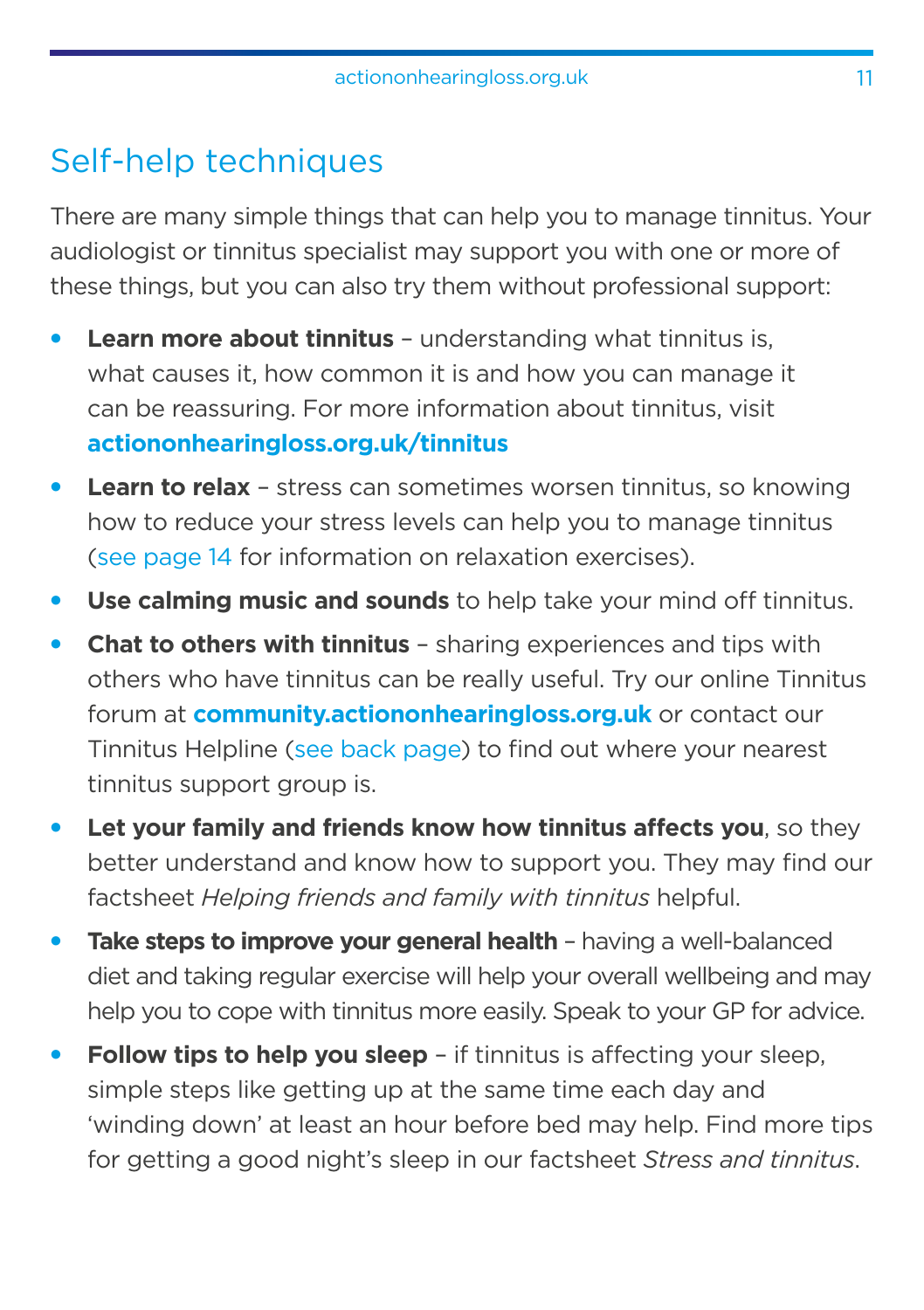- **Protect your ears from loud noise** exposure to too much loud noise can damage your ears and worsen existing tinnitus (see 'Reduce your risk', [page 8\)](#page-7-0).
- $\boldsymbol{f}$

You can find our **Tinnitus** factsheets online at **[actiononhearingloss.org.uk/tinnitusfacts](http://actiononhearingloss.org.uk/tinnitusfacts)** or order them from our Information Line [\(see page 18](#page-17-0)).

#### **Online support**

Moodzone is a section of the NHS Choices website that offers practical advice, interactive tools, videos and audio guides to help you cope with stress, anxiety or depression. Visit **[nhs.uk/conditions/stress-anxiety-depression](http://nhs.uk/conditions/stress-anxiety-depression)**

#### Sound therapy

Many people find they are more aware of their tinnitus in a quiet environment. Sound therapy (or 'sound enrichment') works by filling the silence with sounds that distract you from listening to your tinnitus.

You can experiment with different sounds to find out what suits you best in different environments.

You might want to try:

- everyday sounds such as the TV, music or an electric fan
- recorded natural sounds like the sea or birdsong
- tinnitus apps (software applications) available for smartphones and tablet devices – they have a wide range of sounds to choose from, and some apps allow you to customise sounds for your needs.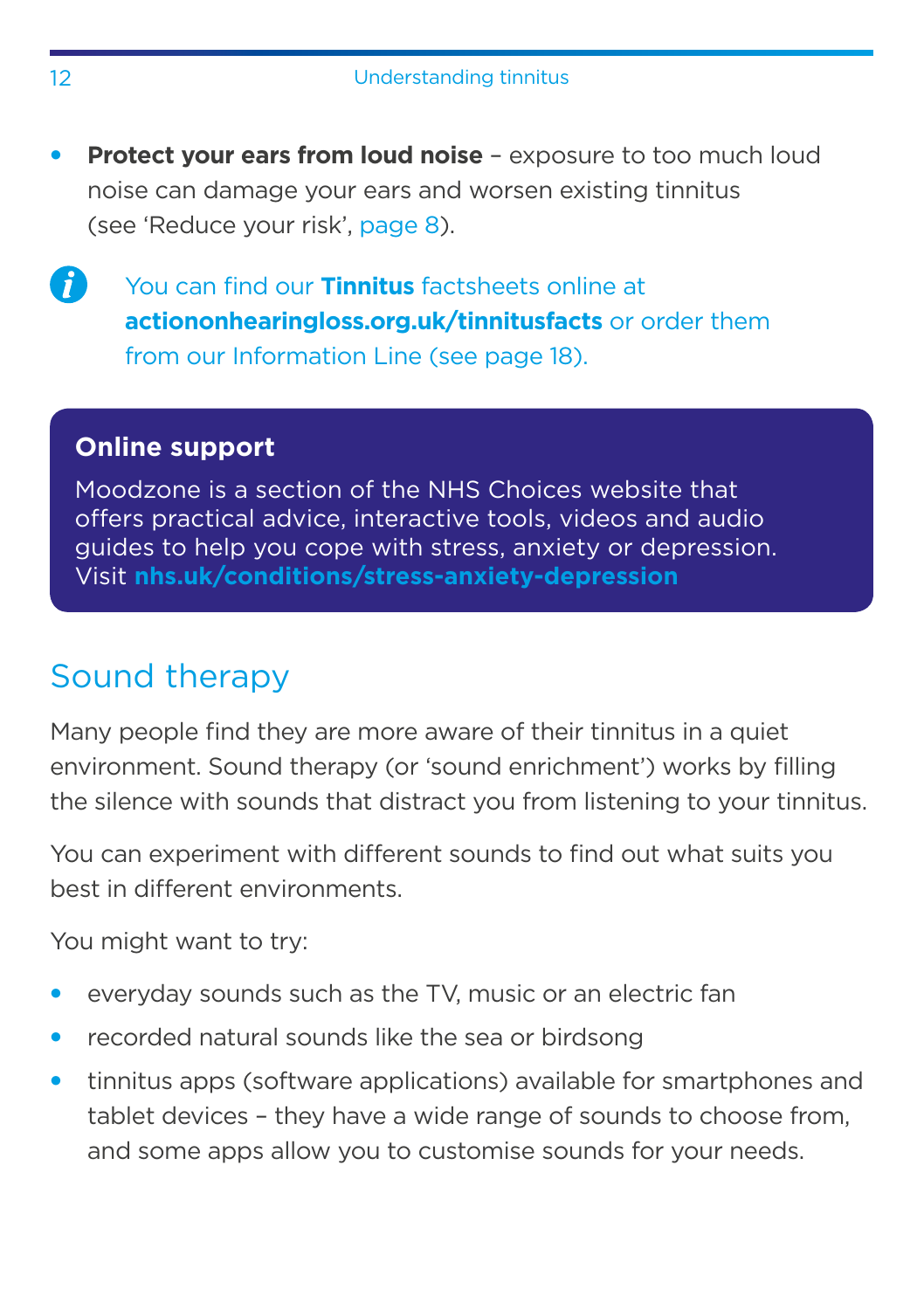#### Sound generators

Your audiology department or tinnitus centre may provide you with (or sell you) a sound generator (also known as a tinnitus relaxer), which produces a range of soothing sounds to create a peaceful atmosphere and distract you from your tinnitus. There are different types of sound generator available – some are for use at night, and some come with a variety of extra features, such as aromatherapy and coloured lights.

You can also buy tinnitus relaxers online, from stores including the Action on Hearing Loss shop:

#### **[actiononhearingloss.org.uk/tinnitusproducts](http://actiononhearingloss.org.uk/tinnitusproducts)**

#### Wearable sound generators

You might find one or two wearable sound generators (sometimes called tinnitus maskers) helpful. They play a soft 'shushing' sound.

The type of sound generator that you might be offered will depend on what's available from your NHS service, and what's most appropriate for your needs.

#### Hearing aids or combination devices

If you have hearing loss and tinnitus, **hearing aids** can help with both. They can help you to hear better and will make environmental sounds louder, which can help to mask, or distract you from, your tinnitus.

Hearing aids will also make listening easier, so they can help to reduce any stress and anxiety that may be associated with hearing loss.

A **combination device** has all the advantages of a hearing aid but it also generates sounds to help mask tinnitus. These devices are now widely available both from the NHS and privately. Your audiologist will advise you whether this type of hearing aid could help you, and which type would be best.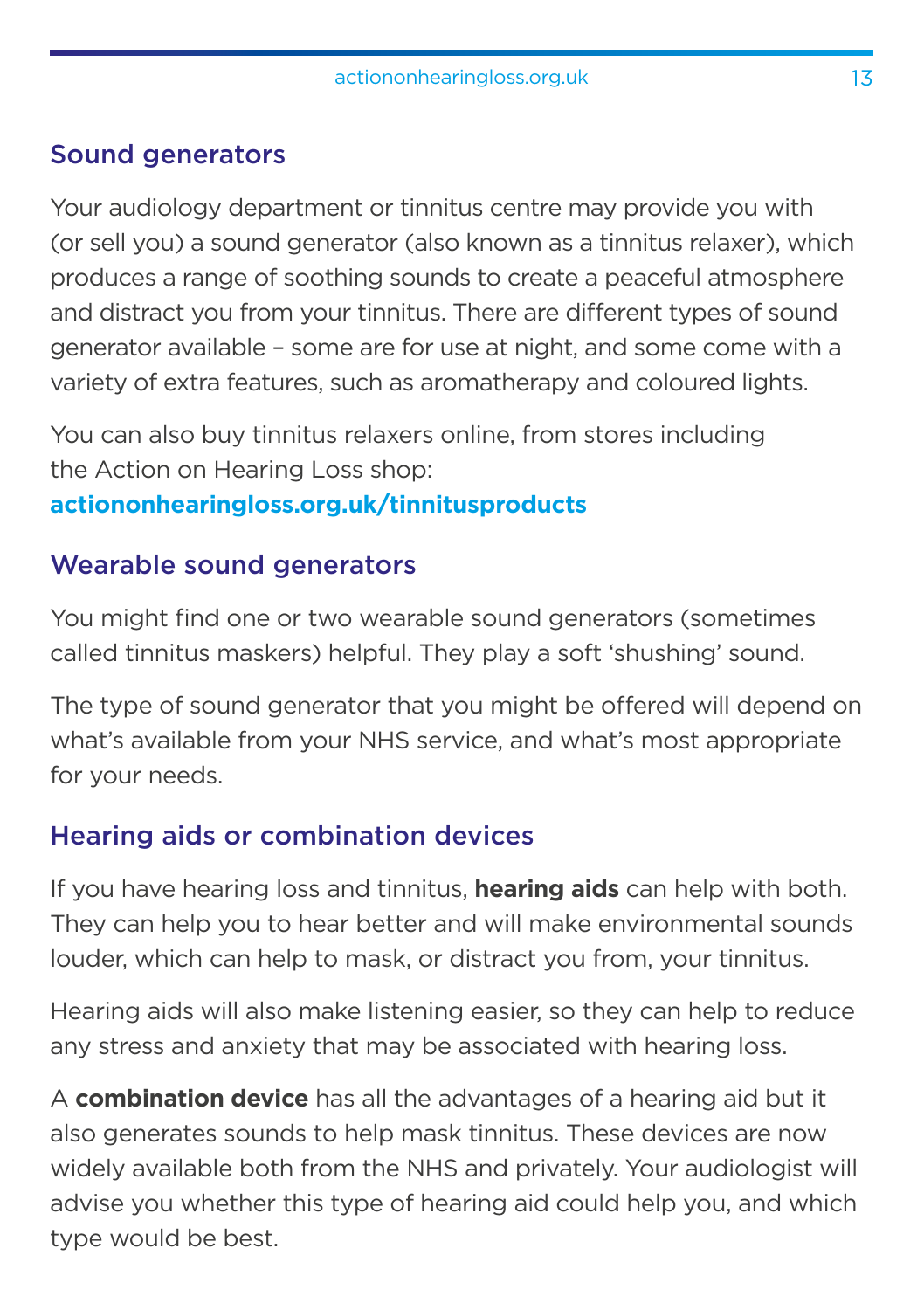#### <span id="page-13-0"></span>Relaxation exercises

A regular relaxation routine can help you to manage the stress that is often associated with tinnitus (see 'What's the link between stress and tinnitus?', [page 8](#page-7-0)). You can learn to control your responses to stress by using relaxation exercises, which usually involve deep breathing, progressive muscle relaxation and rhythmic exercises. These exercises are taught in many tinnitus centres and audiology departments.

You could also try local adult education classes that specialise in relaxation techniques, yoga classes or mindfulness, which is a simple form of meditation [\(see page 15\)](#page-14-0).

#### A See our factsheet *Stress and tinnitus*.

### Talking therapies

If tinnitus is making you feel stressed or anxious, your audiologist or tinnitus specialist may refer you for a programme of talking therapy, such as cognitive behavioural therapy (CBT), or one-to-one or group sessions that focus on tinnitus.

CBT is a structured programme that can help you to examine your thought patterns and beliefs, and the way you do things, in order to understand why you react in certain ways. Research has shown that it can have a positive effect on tinnitus management. A therapist will encourage and support you to challenge your ways of thinking and feeling about tinnitus, and find the best way for you to deal with it.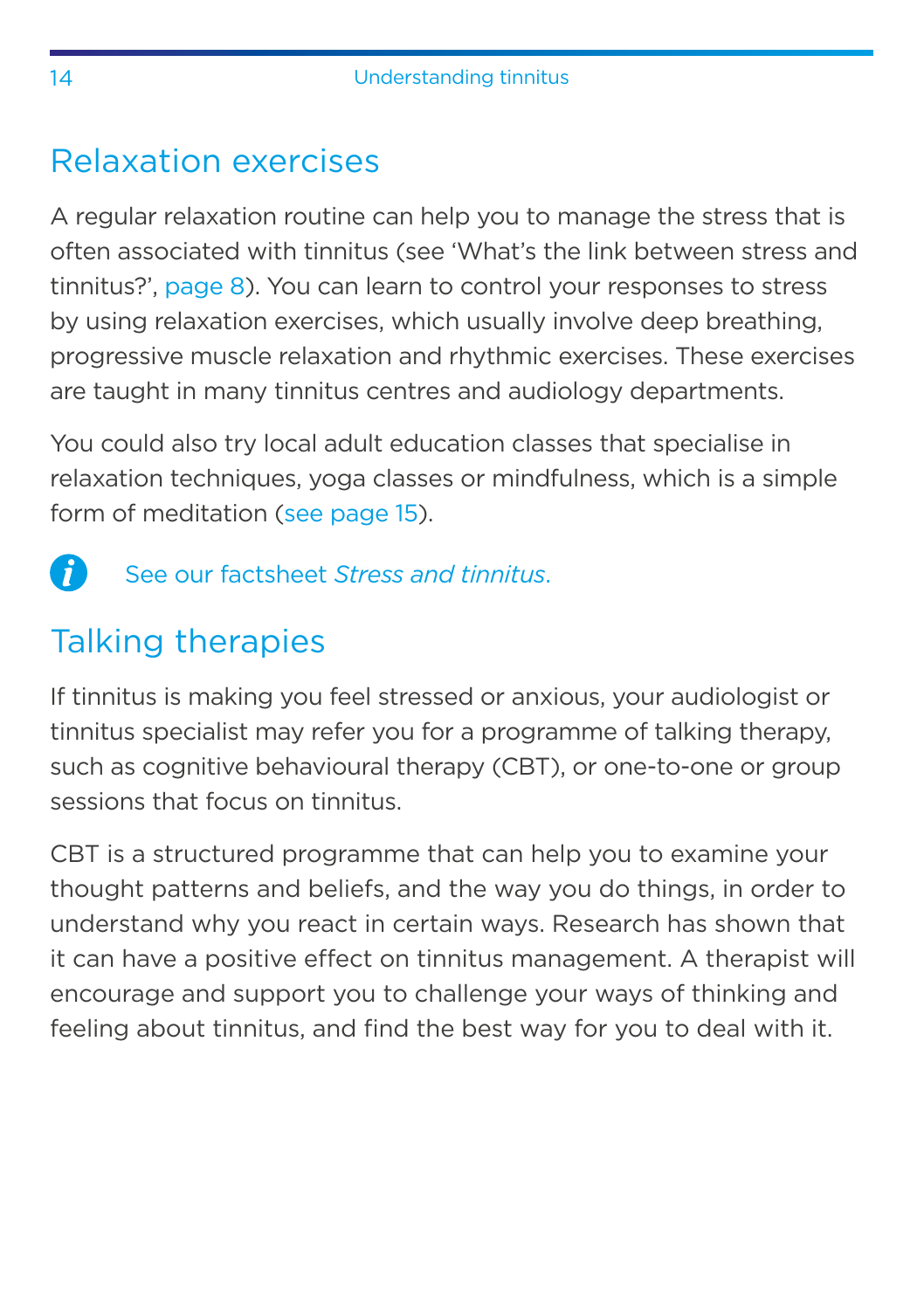<span id="page-14-0"></span>CBT isn't always available in tinnitus centres, so your GP or tinnitus specialist might need to refer you to a trained CBT therapist if it's recommended as a suitable therapy.

If you can't get a referral to a specialist tinnitus centre and think you could benefit from a talking therapy, speak to your GP. Private counselling services are also available if you think this could help, but you may need to pay for those.

#### **Mindfulness**

Mindfulness is a simple form of meditation that involves paying more attention to the present moment – to your thoughts, feelings, bodily sensations, and the world around you. It has been shown to have a range of positive effects and can improve general wellbeing.

When used as a therapy for tinnitus, mindfulness is not expected to change the nature of the tinnitus, but it can change how you respond to it in a positive way, so you're able to cope with it better. It can help you to accept your tinnitus, so that you no longer fight it and it no longer causes you to feel distressed.

Mindfulness sessions are not available in all audiology departments, and you may need to be referred to a specialist centre if this therapy is recommended for you.

If you can't access mindfulness as part of a tinnitus management programme, you may find local classes, books, apps and online resources helpful. You can find out more about how mindfulness can help with tinnitus from the British Tinnitus Association [\(see page 18](#page-17-0) for contact details).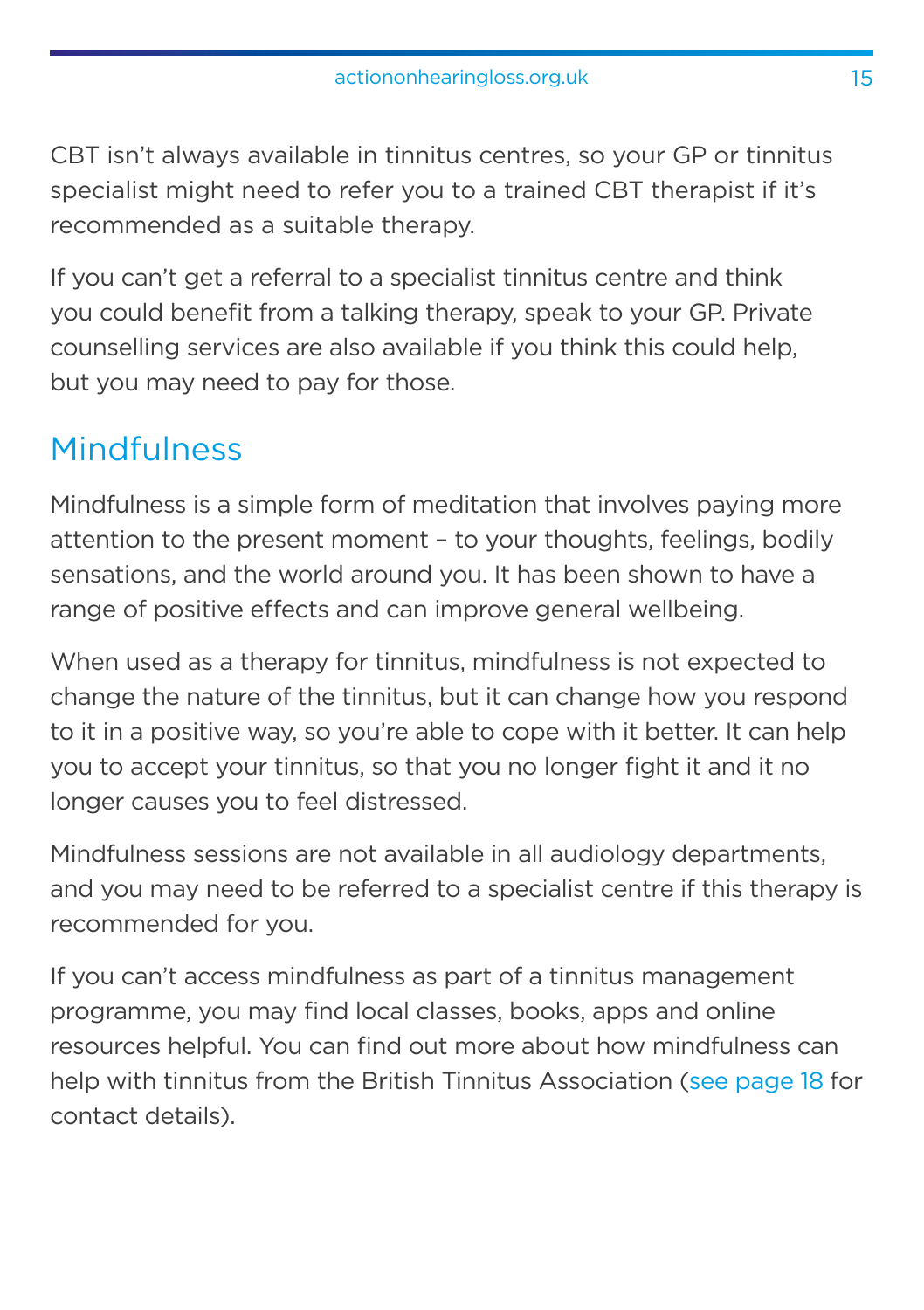### <span id="page-15-0"></span>Why do I feel sensitive to sound?

Some people who are sensitive to sound also have tinnitus, but having one problem doesn't necessarily mean you will develop the other. The two can occur completely independently.

There are two main forms of sensitivity to sound:

- **Hyperacusis** you find sound in general, or certain sounds, uncomfortable or painfully loud, even when they don't bother other people.
- **Misophonia or noise annoyance** you find some sounds extremely irritating, even though you may not be particularly sensitive to sounds in general. If your dislike is strong enough, the term phonophobia is used.

See our factsheet *Hyperacusis*.

### What tinnitus research does Action on Hearing Loss fund?

The tinnitus research that we fund is focused on improving our understanding of what happens in the body to cause tinnitus, and using this knowledge to develop and test treatments. We recently awarded funding to researchers at Johns Hopkins University in the USA to study how stress and anxiety impact on the severity of tinnitus, with the ultimate aim of developing a treatment to reduce it.

 $\mathbf{f}$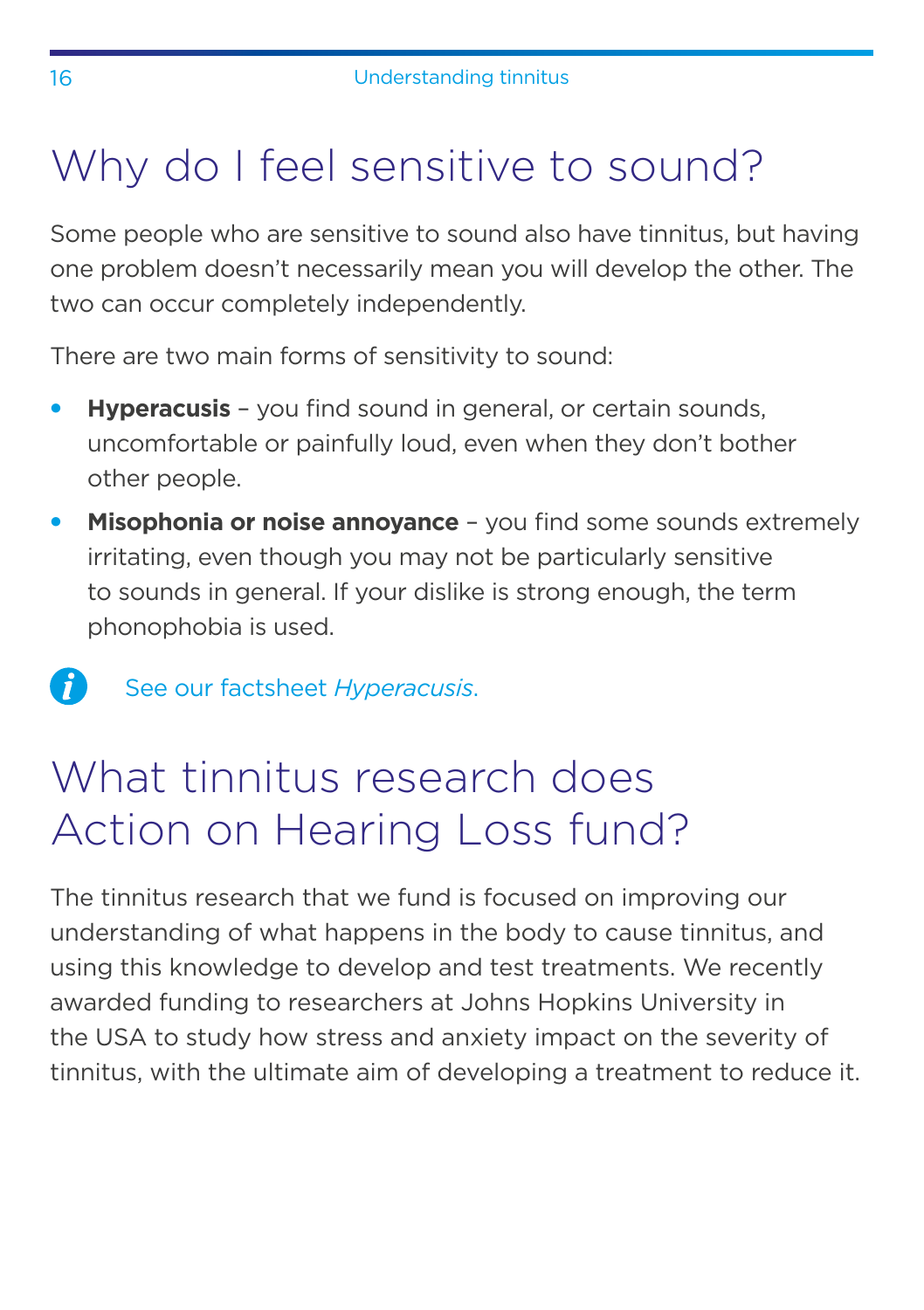<span id="page-16-0"></span>We also recently supported a research team at the University of Nottingham to develop standards for tinnitus research and clinical trials, to identify a core set of outcome measures to be used by all researchers and clinicians to monitor a person's tinnitus. This will make it easier to compare trials and studies with each other, and should push forward the development of effective treatments for tinnitus.

A To find out more about these tinnitus research projects and others, visit **[actiononhearingloss.org.uk/biomedical-research](http://actiononhearingloss.org.uk/tinnitusproducts)**

### Where can I get more information and support?

**Action on Hearing Loss** has a wide range of information on all aspects of deafness, tinnitus and hearing loss. We have the latest information on hearing health, hearing aids and cochlear implants, assistive technology and products, communication support, rights, benefits and more.

You can find out more about tinnitus by visiting **[actiononhearingloss.org.uk/tinnitus](http://actiononhearingloss.org.uk/tinnitus)** or by reading our **Tinnitus** factsheets:

- *Tinnitus causes and therapies*
- *Stress and tinnitus*
- *Musical hallucinations*
- *Pulsatile tinnitus*
- *How to help friends and family with tinnitus.*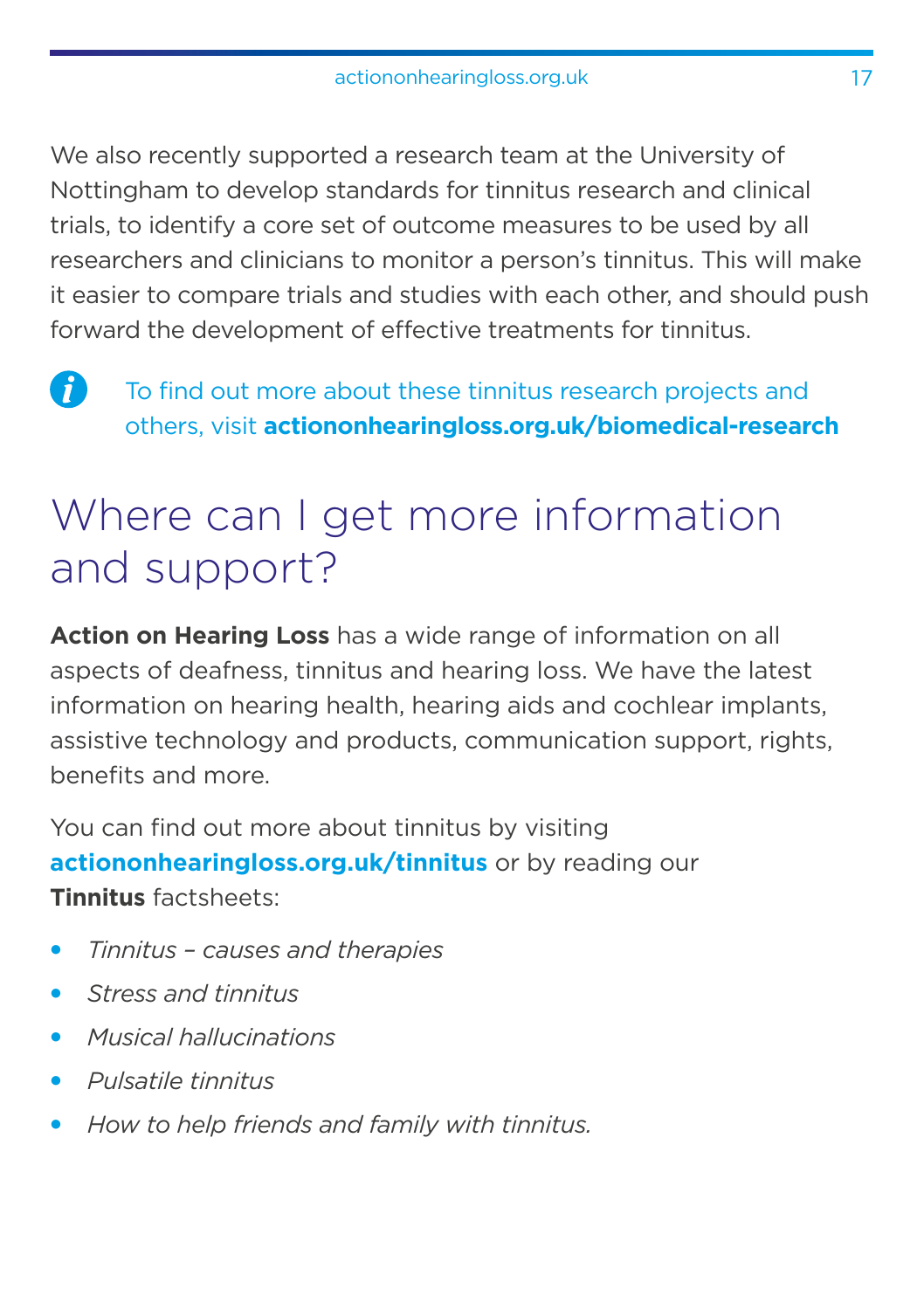<span id="page-17-0"></span>You can find our factsheets online at **[actiononhearingloss.org.uk/](http://actiononhearingloss.org.uk/publications) [publications](http://actiononhearingloss.org.uk/publications)** or order them from our Information Line: call **0808 808 0123**, send a text message to **0780 000 0360** or email **[information@hearingloss.org.uk](http://information@hearingloss.org.uk)**

You can also contact our Information Line or visit our website to find out about services in your area, becoming a member and receiving our magazine, the latest research developments, and getting involved as a volunteer or supporter.

Our online **Tinnitus forum** is a lively and supportive space for people with tinnitus; visit **[community.actiononhearingloss.org.uk](http://community.actiononhearingloss.org.uk)**

#### Support from other organisations

**The British Tinnitus Association** (BTA) campaigns for better services for people with tinnitus. It supports a network of tinnitus groups, has a range of publications and produces a quarterly magazine, *Quiet*.

| Telephone | 0800 018 0527        |
|-----------|----------------------|
| Textphone | 0114 258 5694        |
| Email     | info@tinnitus.org.uk |
| Website   | tinnitus.org.uk      |

#### Information you can trust

The Information Standard certifies us as producers of high-quality, evidence-based information. For a list of references for this leaflet, please email **[references@hearingloss.org.uk](mailto:references%40hearingloss.org.uk?subject=)**

Thank you to **Prof Deborah Hall**, Professor of Hearing Sciences at the University of Nottingham, for reviewing this leaflet in June 2018 and making sure that our information is accurate and based on the latest research and evidence.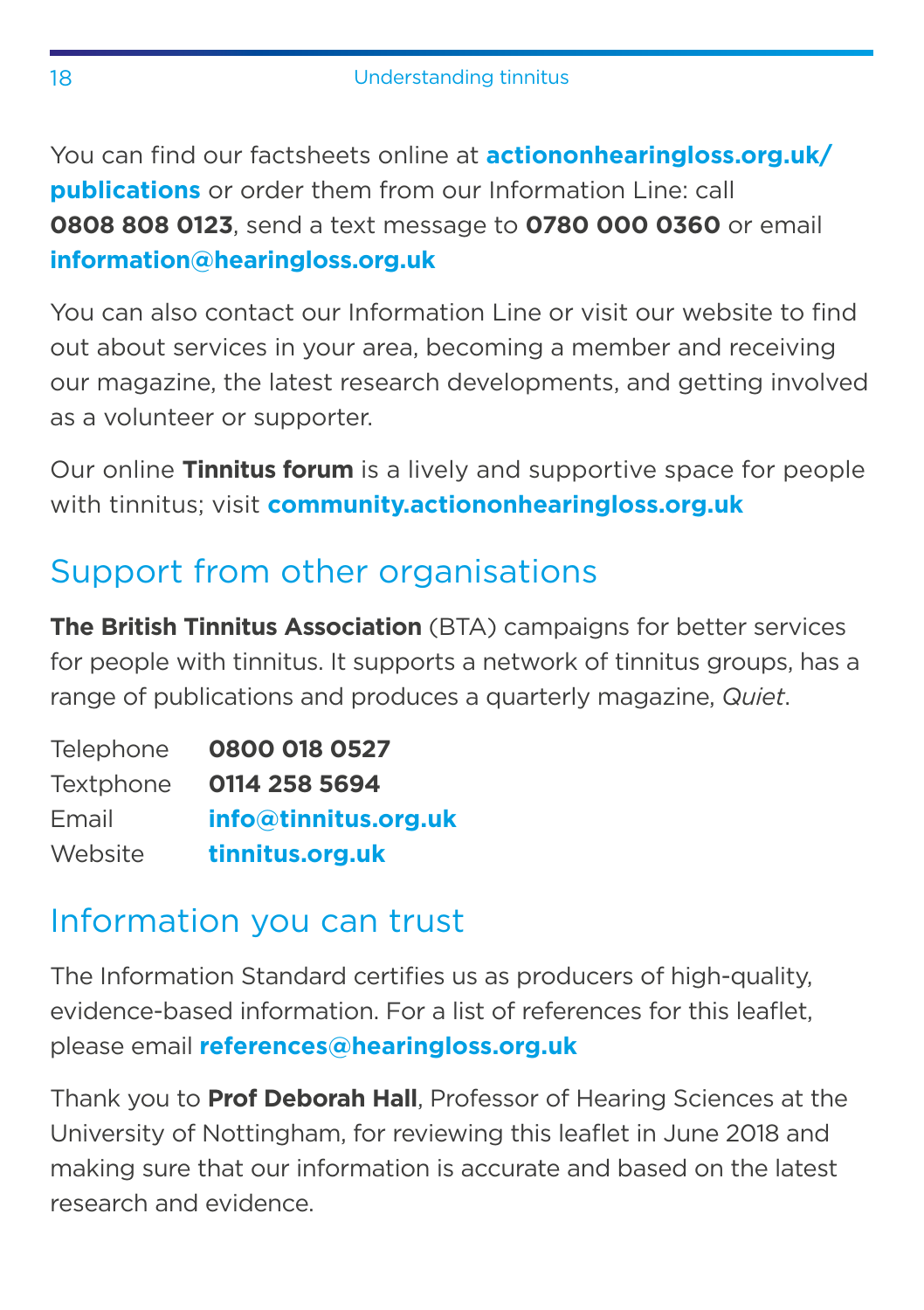#### **Did you find this information helpful?**

Please tell us what you think of this leaflet. Did you find it useful? Could we improve it? Please let us know by emailing **reviewpanel@hearingloss.org.uk**

If you'd like to join our Readers' Panel, to help us create and review information for our website and publications, please let us know.

# **Tinnitus products from the Action on Hearing Loss shop**

For product recommendations to suit your needs, or to request your **FREE PRODUCT CATALOGUE**, contact our Customer Services Team:

Telephone **03330 144 525** Textphone **03330 144 530** Email **[solutions@hearingloss.org.uk](mailto:solutions%40hearingloss.org.uk?subject=)**



Shop online at **[actiononhearingloss.org.uk/](http://actiononhearingloss.org.uk/tinnitusproducts)tinnitusproducts**

#### **5% OFF** your order!\* Use the code **Shop2**

\*Applies to all products. Excludes P&P and VAT.